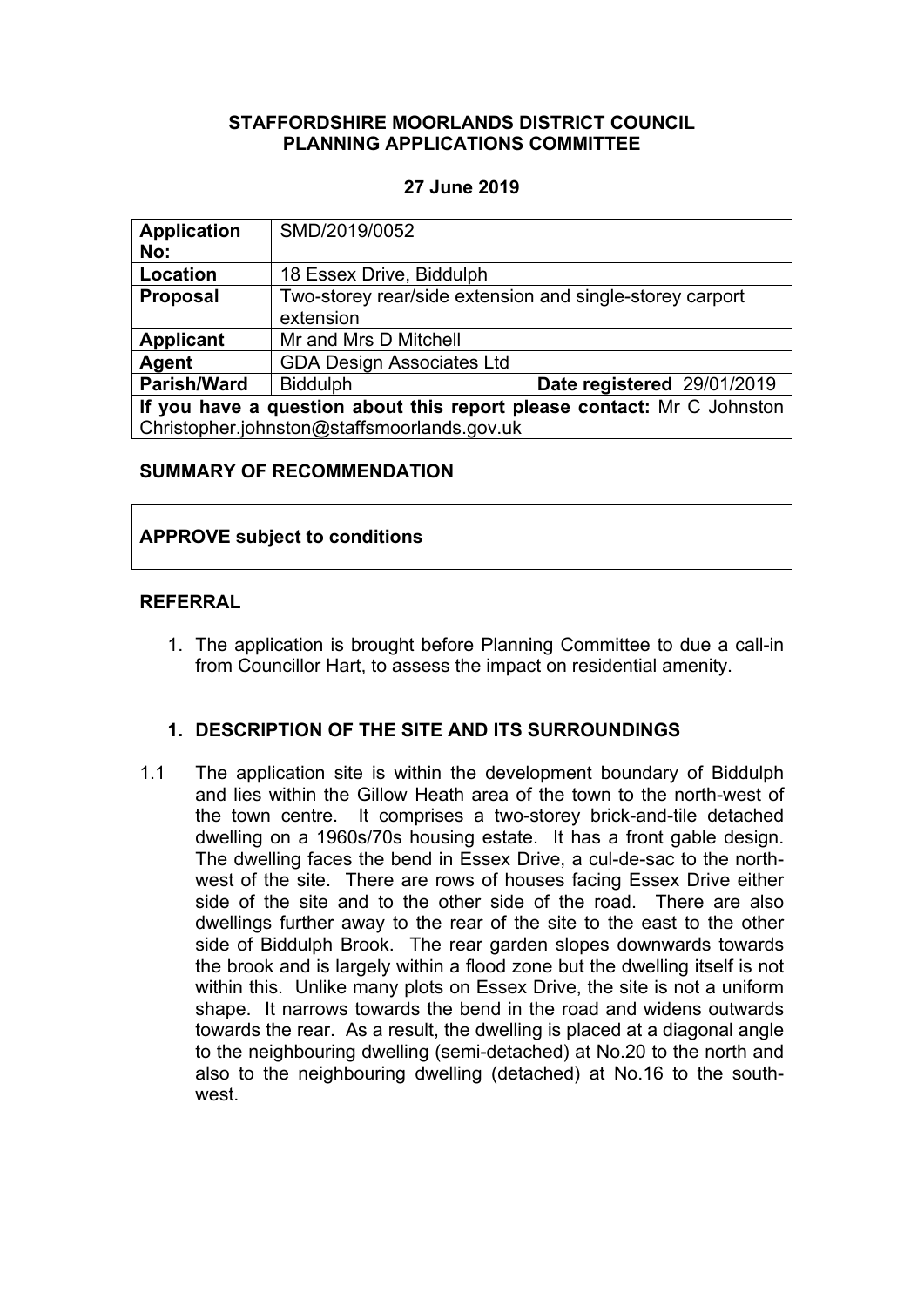# **2. DESCRIPTION OF THE PROPOSAL**

- 2.1. This is a full householder planning application for extensions. The main extension would be a two-storey extension attached to the rear wall of the house, spanning its whole width and beyond towards the side boundary. It would project 5.05 metres from the rear wall and to the side would project 2.6 metres beyond the existing side wall of the house, creating an L-shaped dwelling.
- 2.2. These are amended plans which replace the plans originally submitted which showed the side projection as a "lean-to" with catslide roof.
- 2.3. A car port structure with fully hipped roof is proposed to be attached to the south-west side wall of the house. A rear raised terrace area with five steps from the garden (which slopes downwards towards the rear) would be built along with a glass balustrade.
- 2.4 The application, the details attached to it, including the plans, any comments made by residents and the responses of consultees can be found on the Council's website at: [http://publicaccess.staffsmoorlands.gov.uk/portal/servlets/Application](http://publicaccess.staffsmoorlands.gov.uk/portal/servlets/ApplicationSearchServlet?PKID=128101) [SearchServlet?PKID=128101](http://publicaccess.staffsmoorlands.gov.uk/portal/servlets/ApplicationSearchServlet?PKID=128101)

# 3. **RELEVANT PLANNING HISTORY**

None.

# **4. PLANNING POLICIES RELEVANT TO THE DECISION**

- 4.1 The Development Plan comprises:-
	- Saved Staffordshire Moorlands Local Plan Proposals Map/Settlement Boundaries (Adopted 1998);
	- The Staffordshire Moorlands Core Strategy Development Plan Document (Adopted 26<sup>th</sup> March 2014)

Staffordshire Moorlands Core Strategy Development Plan Document (Adopted March 2014)

4.2 The following Core Strategy policies are relevant to the application:-

- SS1 Development Principles
- SS1a Presumption in Favour of Sustainable Development<br>Design Considerations
- Design Considerations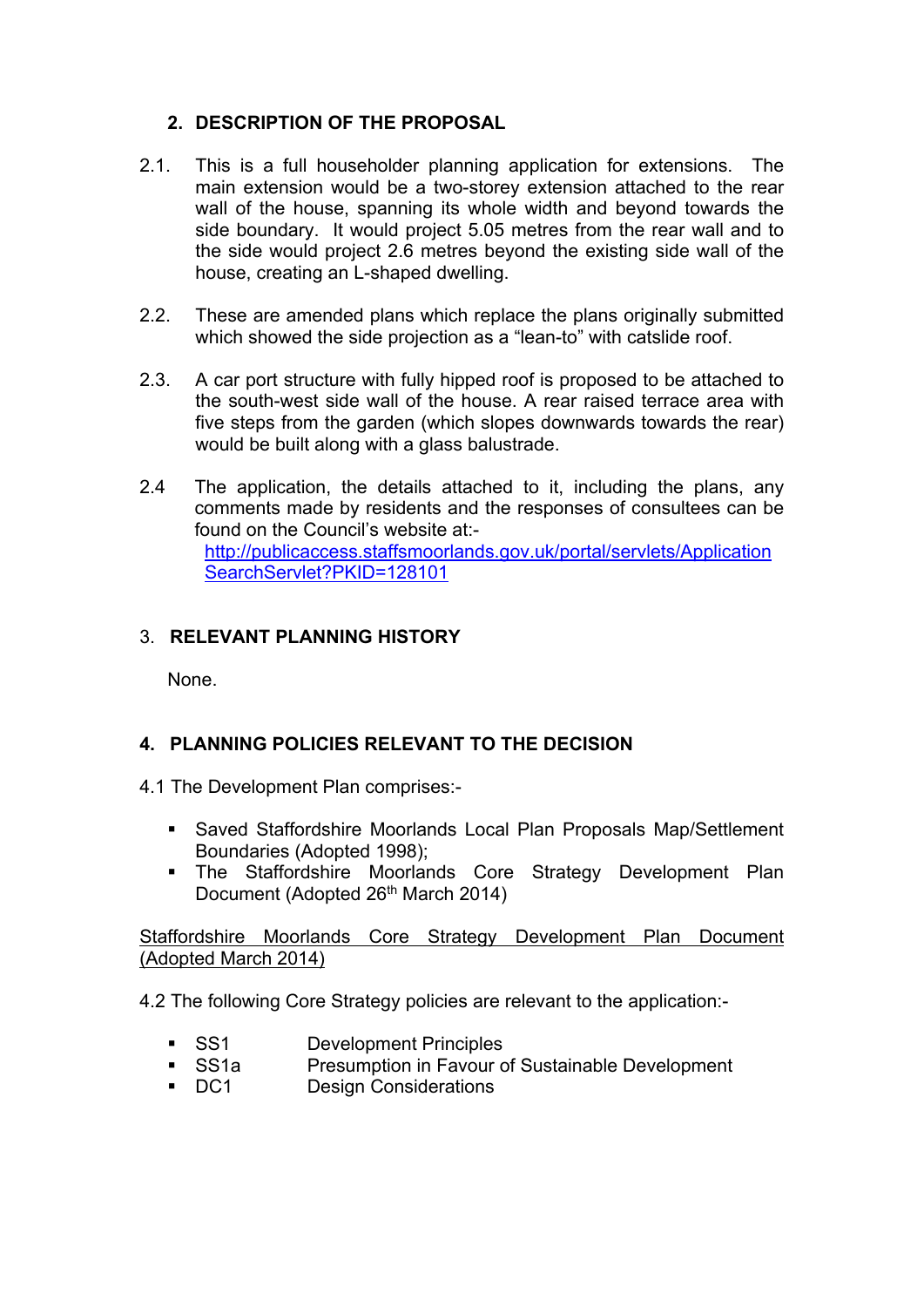## Emerging Staffordshire Moorlands Local Plan

#### Local Plan Process

The Council agreed to publish the Local Plan Submission Version for representations in February 2018. At this point, the Council agreed that the Local Plan was "sound". Formal representations were then invited from residents, businesses and other stakeholders to provide them with the opportunity to support or challenge the soundness or legal compliance of the Local Plan. This stage in the process followed three previous public consultations since 2015 which had informed the preparation of the Local Plan alongside a comprehensive evidence base.

In June 2018, the Council subsequently agreed to submit the Local Plan Submission Version to the Secretary of State for examination. An examination in public has now been held in order to determine whether the Local Plan is sound and legally compliant.

In this context, the Council's position on the weight to be given to the policies contained in the Local Plan Submission Version in terms of the three criteria set out in Paragraph 48 of the NPPF is as follows:

- The stage of preparation the Local Plan is now at an advanced stage of preparation as the Council has submitted it to the SoS for examination;
- The extent to which there are unresolved objections to relevant policies; this varies depending on the policy in question;
- The degree of consistency of policies with the NPPF given that the Council has submitted a Local Plan that it considers to be sound, all policies are deemed to be consistent with the NPPF.

## Emerging Policies

The following policies and their weighting are considered to be relevant to this application:

- SS1 Development Principles (Moderate)
- SS1a Presumption in Favour of Sustainable Development (Significant)
- DC1 Design Considerations (Moderate)

## National Planning Policy Framework (NPPF February 2019)

The following NPPF sections are relevant;

12: Achieving well-designed places.

#### National Planning Policy Guidance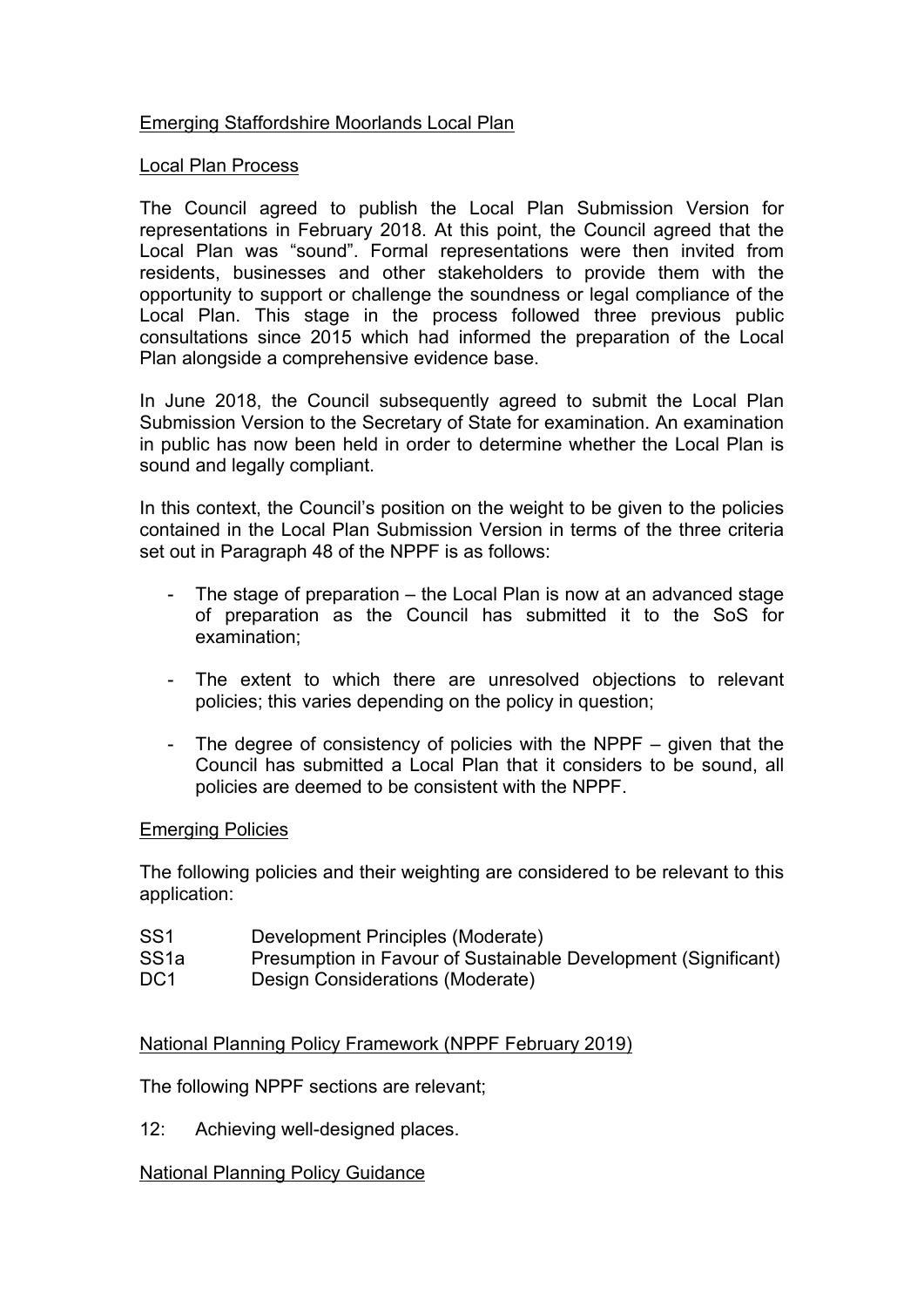## Supplementary Planning Guidance

- 1. Space About Dwellings.
- 2. Design Principles for Development in the Staffordshire Moorlands: New Dwellings and Extensions to Dwellings.

## Supplementary Planning Document

1. Staffordshire Moorlands Design Guide (Feb 2018)

# **5. CONSULTATIONS CARRIED OUT**

5.1 A Site notice has been displayed and neighbouring properties notified.

| <b>Site Notice</b>            | Consultation period expires: 26/03/2019.                                               |
|-------------------------------|----------------------------------------------------------------------------------------|
| <b>Neighbour Notification</b> | Consultation period expires: 26/03/2019 (original plans) and 25/06/19 (amended plans). |

**Public Comments:** Two letters of objection have been received in response to the original plans. One is from an adjacent neighbour, the other from a resident of Portland Drive to the rear (east) of the site. The former letter outlines the following objections:

- Proposed side window into existing wall of house would lead to overlooking into kitchen window at adjacent property
- The extension would lead to the loss of light to the kitchen window
- The scale of the extension does not harmonise with the existing dwelling contrary to the Council's Design Guide
- Rendered finish out of keeping with the area
- Overdevelopment would detract from the semi-rural nature of the area

The other letter outlines further objections on the grounds that:

The extension will not harmonise and be out of character with other nearby properties and other extensions in the area and will be an eyesore when viewed from Portland Drive

At the time of writing the report, no representations have been received in response to the consultation on the amended plans. The deadline for this is 25<sup>th</sup> June 2019. Any further representations received will be reported at the Committee meeting.

**Biddulph Parish Council (in response to the original plans):** Recommend approval. There were concerns raised about the scale of the extension and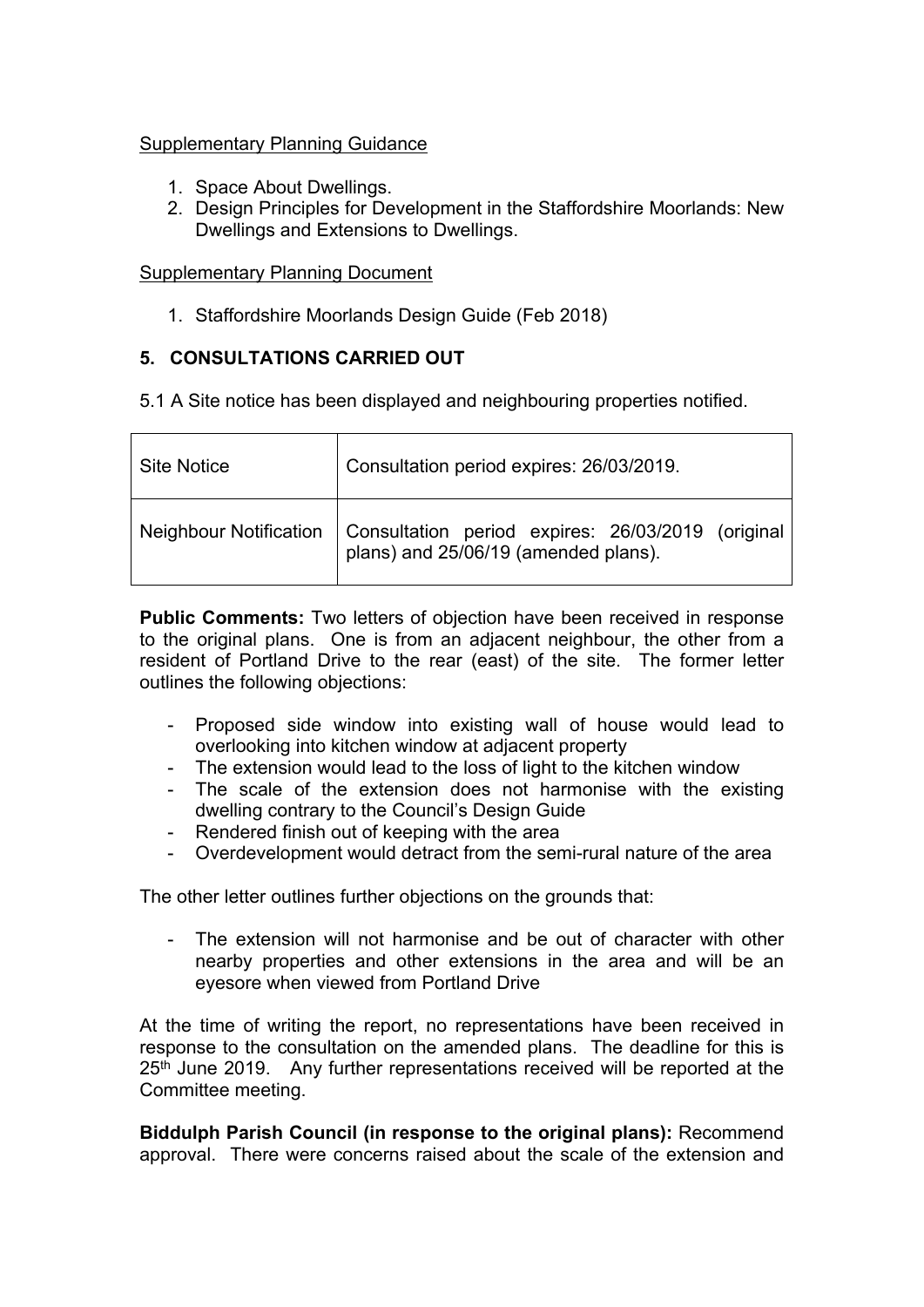overdevelopment and impact on character but seven voted in favour of the proposal with two against.

**SCC Flood Team:** "No comments to make".

**Severn Trent Water:** No objection.

## **6. OFFICER COMMENT AND PLANNING BALANCE**

## **Policy Context and Principle of Development**

6.1 The Local Planning Authority is required to determine planning applications in accordance with the development plan, unless there are material circumstances which indicate otherwise and in determining these applications, it shall have regard to the provisions of the Development Plan, in so far as material to the application and to any other material considerations.

6.2 Paragraph 11 of the National Planning Policy Framework (February 2019) states that plans and decisions should apply a presumption in favour of sustainable development. For decision-takers this means: "(c) approving development proposals that accord with an up-to-date development plan without delay; or (d) where there are no relevant development plan policies, or the policies, which are most important for determining the application are outof-date, granting planning permission unless: (i) the application of policies in this Framework that protect areas or assets of particular importance provides a clear reason for refusing the development proposed; or (ii) any adverse impacts of doing so would significantly and demonstrably outweigh the benefits when assessed against the policies in this Framework taken as a whole". NPPF para 8 identifies the three dimensions to sustainable development as economic, social and environmental. The National Planning Policy Framework is a material consideration in planning decisions.

6.3 Policy SS1 of The Staffordshire Moorlands Core Strategy identifies that development should contribute positively to the social, economic and environmental improvement of the Staffordshire Moorlands. Core Strategy policy SS1a establishes a 'Presumption in Favour of Development' in line with National Planning Policy where (1) planning applications that accord with policies within the Core Strategy will be approved without delay and (2) where there are no relevant policies or they are out of date, the Council will grant planning permission unless material considerations indicate otherwise considering:-

- I. Any adverse impacts of granting permission would significantly and demonstrably outweigh the benefits, when assessed against the policies in the National Planning Policy Framework (NPPF) taken as a whole, or,
- II. Specific policies in within the Framework indicate that development should be restricted.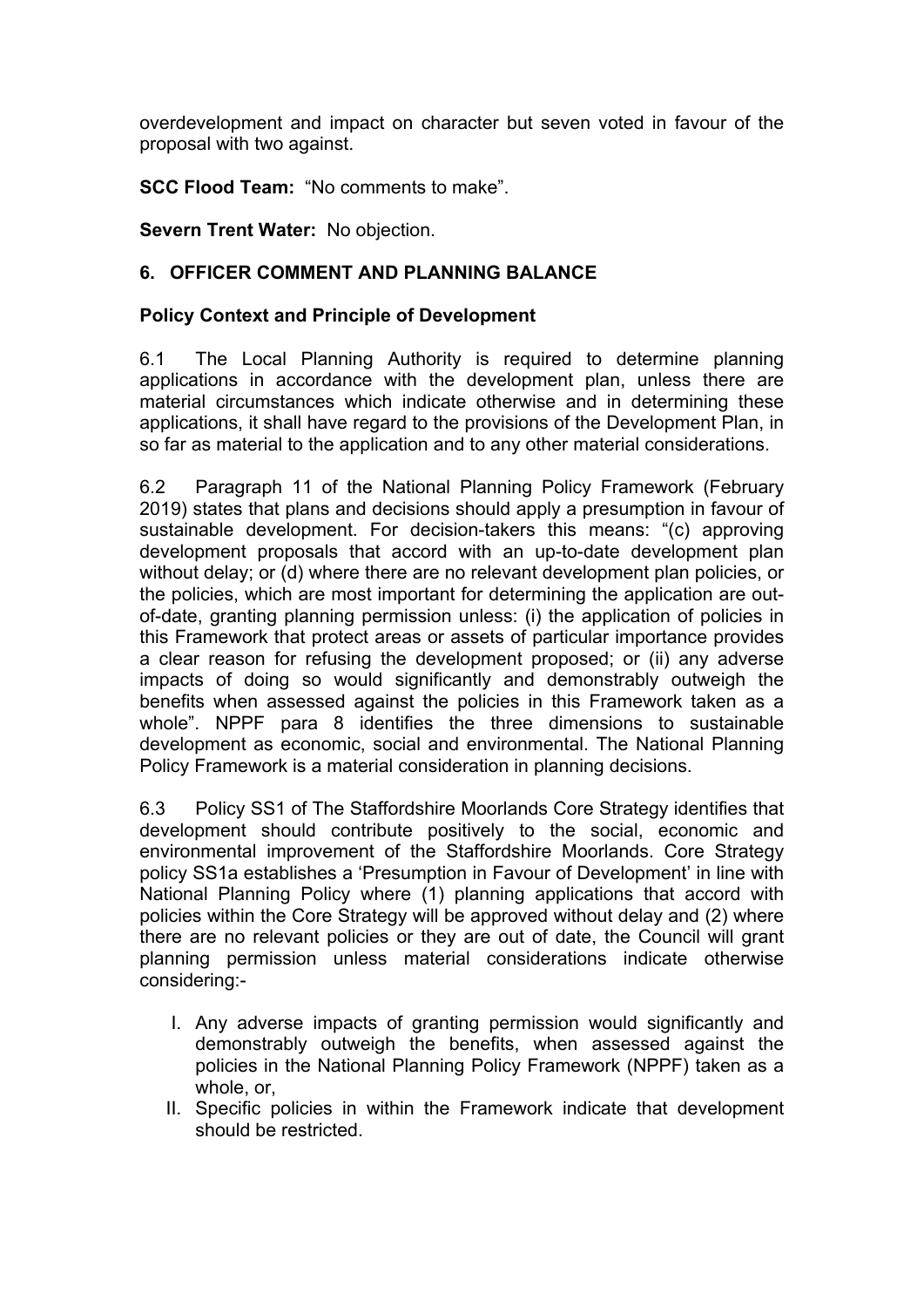6.4 The application is for an extension to an existing dwelling. The site is within the development boundary of Biddulph and house extensions are acceptable in principle in this location subject to their impact on the visual and residential amenities of the area in compliance with Policy DC1 of the Core Strategy, 'Design Considerations'.

## **Design and Visual Impact (Character and Appearance)**

6.5 The rear extension would appear to double the size of the existing dwelling which has not previously been extended. There are no specific size restrictions for house extensions either in the Core Strategy policies or the Council's Design Guidance for sites that are within the development boundaries of towns and villages. The Council must assess house extensions on the basis of whether the character and appearance of the area is harmed and also the impact on the residential amenities of the neighbours. Although the extension is large in relation to the size of the house, the extension would be to the rear of the house. The revised scheme is a similar approach to the two-storey side and rear extension to the neighbouring dwelling at No.16. The only prominent part when viewed from the road would be the two-storey side projection. The roof pitch is consistent with the gable fronted roof of the existing house. It is set back considerably from the front elevation of the main dwelling. It is not considered this would dominate the host dwelling, especially as the existing roof eaves and ridge heights have not been exceeded. The ridge of the side part of the extension would in fact be lower than the main roof ridge. The rear extension also would not exceed the width or depth of the existing house. It is therefore considered to be "subservient" to the main house and therefore does not conflict with the Council's Design Guide.

6.6 The south-west flank wall of the proposed rear extension would also be visible from the road but would not be harmfully prominent. The plans show this wall to be slightly recessed back from the existing side wall and also the proposed roof ridge has been slightly dropped below the existing ridge. This creates a 'visual break' between the existing house and the proposed extension when viewed from the side. It also assists with making the extension appear subservient to the house. The contrasting render finish also helps to differentiate between the extension and the dwelling which has a brick finish.

6.7 The entire rear extension, including the side projection, visible from the road, would have a render finish. The render finish is not typical of the area although the adjacent dwelling at No.16 does have a part-render front wall visible from the road. It is not considered the render finish would harm the character and appearance of the dwelling. The house has a modern 1960's/1970's character and part-render/part-brick finishes are not uncommon on new houses built in that era, even if this is not a feature of Essex Drive. Many of the houses on Essex Drive have two contrasting finishes comprising a typical red brick with a more yellow (in the case of the front of the house on site) or grey type brick. The resultant house with two different finishes (brick main front wall with render set-back front wall of the extension) would not be out of keeping with the area. A condition can be added requiring a cream or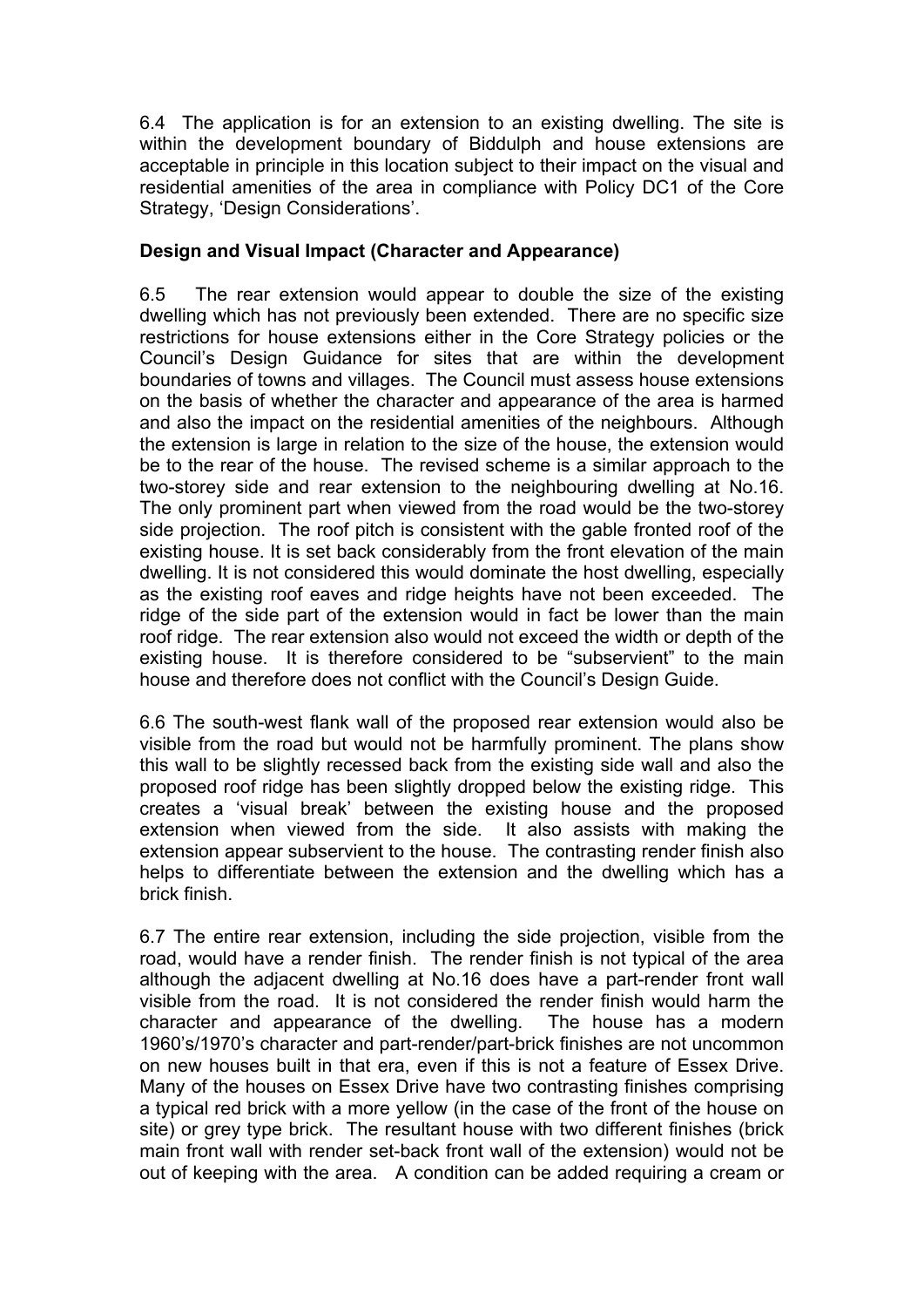off-white colour as this is typical of render finishes on new development, including the dwelling at No.16 and would not harm the appearance of the area.

6.8 The resultant dwelling would be significantly larger than most other dwellings in Essex Drive but the plot also differs from the other more uniform plots on the road. The road mainly comprises semi-detached dwellings in fairly narrow plots. However, No.18 and the adjacent plot at No.16 comprise detached houses in significantly larger plots which, due to their position next to the bend in the road, widen outwards towards the rear. The proposed extension makes use of the site boundaries tapering outwards allowing an extension both to the side as well as the rear. There would still be a sufficient gap between the extension and both side boundaries to the resultant house would not appear too large for its plot and the degree of spaciousness in the street scene would be protected. The adjacent dwelling at No.16 has a large side and rear extension of similar size so the proposed extension would not be out of keeping with the area. Furthermore, the extension to the side of No.16 is entirely two-storey and with a ridge height equal to that of the main house whereas the proposed extension would have a ridge lower than that of the existing house. The extension at No.16 is also closer to the road than the proposed extension at No.18. It also projects out more from the side wall than the one proposed. Therefore the proposed extension would be less prominent than the one at No.16, when viewed from the road.

6.9 The proposed car-port to the side of the house would have an appropriate size, design and siting and would not harm the visual amenities of the area. The raised terrace/decking area and glass balustrade would also not be visually intrusive and would be difficult to view from the road.

## **Residential Amenity**

6.10 The side projection of the extension would extend towards the rear part of No.20 at a diagonal angle. There is a kitchen window (facing due south) to the side of No.20 facing the application dwelling. However, there is also a single-storey structure extending from the side wall of No.20 next to the kitchen window and the proposed extension would be largely screened by the No.20 extension when viewed from the kitchen window by the presence of the existing structure and also a boundary hedge. Furthermore, there is a second window serving the kitchen at No.20, facing the rear garden to the east. There would be a gap of at least 3.5 metres between the side boundary and the corner of the proposed extension. It is considered that due to the gap between the window and extension, fully-hipped roof form and presence of a structure next to the boundary, within No.20 and close to the kitchen window, there would be no significant loss of light affecting the kitchen at No.20. The extension would also not break any of the 45 degree lines measured from the rear windows at No.20 and therefore complies with the Council's Space About Dwellings Supplementary Planning Guidance, which demonstrates the proposal would not lead to a harmful loss of light to No.20. Similarly, there are no side windows at No.16 other than obscure glazed windows on a singlestorey side extension at No.16. There would be no breaches of the 45 degree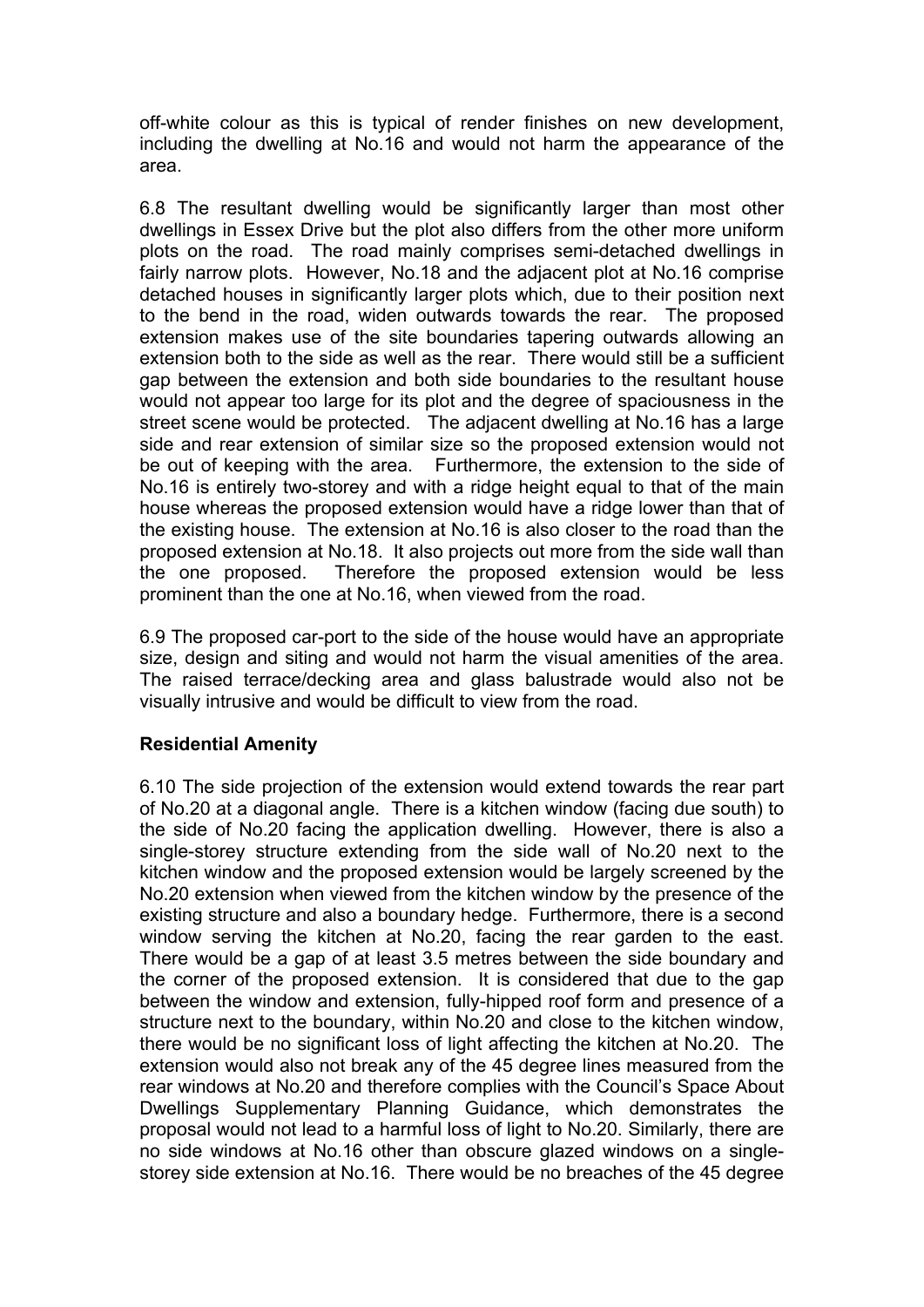lines measured from rear windows at No.16, helped by the slightly diagonal siting between the two dwellings. It is also considered there would be no harmful loss of light affecting No.16.

6.11 With regard to privacy, one of the objectors notes that a window will be inserted into the current side wall of No.18. However, as this is at ground floor level existing boundary treatments would prevent overlooking. There would be a front-facing bedroom window on the side projection which could lead to overlooking down into the kitchen window at No.16 at an obscure angle but obscured glazing would be inserted into this as it is a secondary window. Elsewhere, the other first-floor windows would be at the rear and would directly face the rear garden rather than the dwellings to the side of the site. It would be possible to view into the rear parts of the rear gardens of the neighbouring properties but this would not lead to a harmful loss of privacy. The proposal would lead to first-floor windows 5.0 metres closer to the properties to the rear to the other side of the brook. However, there are distances of at least 60 metres between the proposed rear wall and the dwellings to the rear of the site and this would also not lead to a harmful loss of privacy and complies with the Council's Space About Dwellings SPG. There are also several large trees between the nearest dwellings to the rear and the application site. The new rendered extension would not be harmfully overbearing or visually obtrusive even if it can be viewed through the trees.

# **Conclusion and Planning Balance**

6.12 The two-storey extension, although large in relation to the size of the house, is entirely to the rear of the existing house and has been designed to respect the size and dominance of the host dwelling. It would not be harmfully prominent from the road and overall would not be out of keeping or visually intrusive in the surrounding area comprising a suburban-style housing estate within the built-up part of Biddulph. It would be less prominent than the two-storey side/rear extension at the neighbouring property at No.16. It would also not harm the living conditions of adjacent properties and overall residential amenity would not be affected. The proposal would accord with Council design guidance contained in the Design Guide SPD and Space About Dwellings SPG and in this respect would also comply with the Core Strategy Policy DC1 'Design Considerations' which requires development to not harm the visual and residential amenities of the area. It would also be in line with government planning guidance contained in the NPPF.

# **7 OFFICER RECOMMENDATION**

- **A) Full Planning Permission be granted with following conditions:-**
- **1. The development hereby permitted shall be begun before the expiration of three years from the date of this permission Reason:- To comply with Section 51 of the Planning and Compulsory Purchase Act 2004.**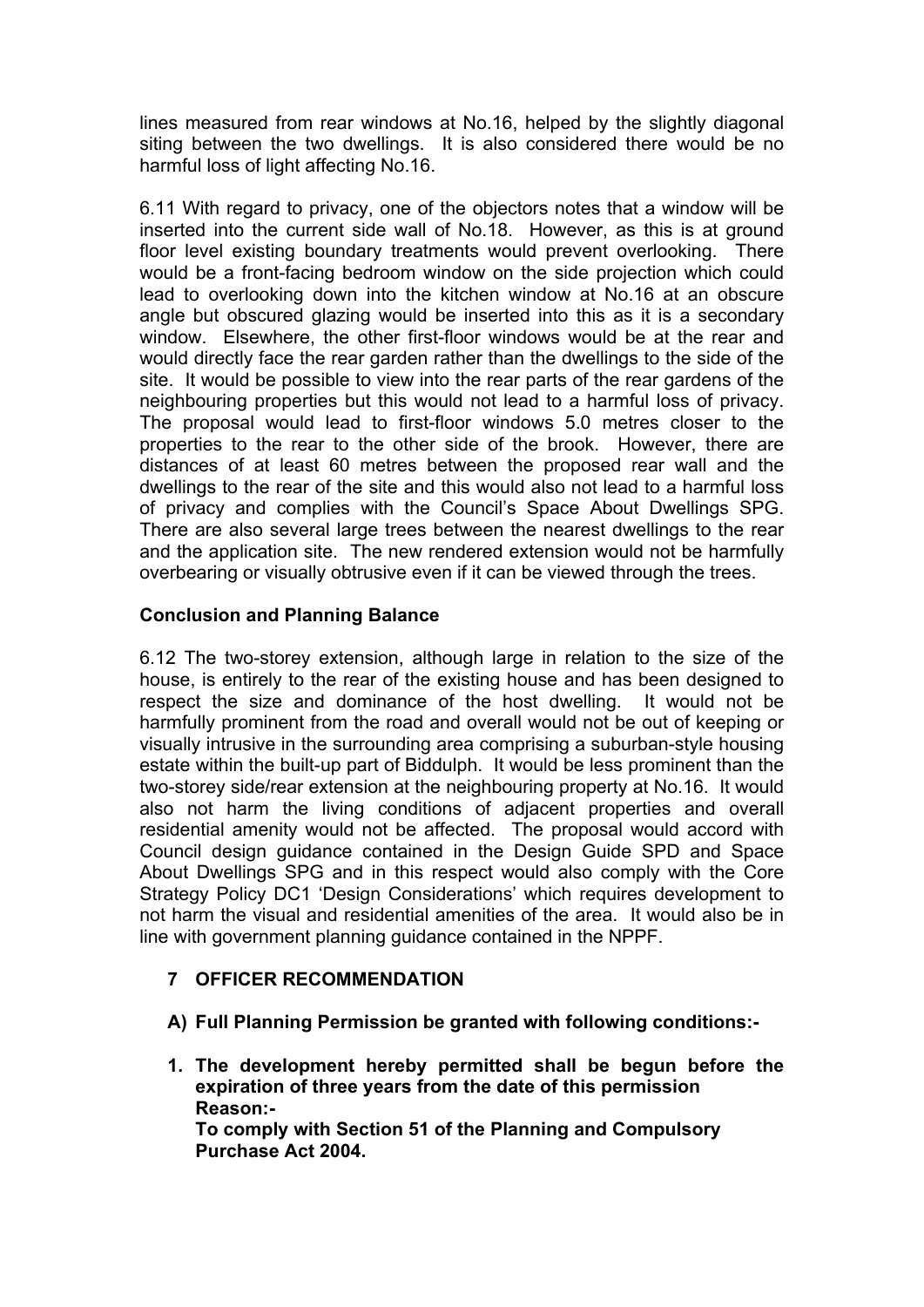**2. The development shall be carried out in accordance with the approved plans unless otherwise agreed in writing by the Local Planning Authority.**

**Location Plan 18\_52\_02 Revision A** 

**Reason:- To define the permission and in the interests of proper planning.**

**3. The extension hereby approved shall have roofing materials which match the existing dwelling in terms of type, colour and texture and facing wall materials comprising an off-white or cream colour render material. Reason:-**

**In the interests of the character and appearance of the area.**

**4. The proposed front-facing bedroom window on the first-floor facing north-west as shown on the above drawings hereby approved shall be fitted with obscure glazing to level 5 (minimum) from the Pilkington range or equivalent. Notwithstanding the provisions of the Town and Country Planning (General Permitted Development) Order 2015 (or as subsequently may be amended or re-enacted) those windows shall not be re-glazed with any transparent materials and shall not be enlarged or otherwise altered, nor shall any additional window or other opening be formed in that elevation unless a further planning permission has first been granted on application to the Local Planning Authority.**

**Reason:-**

**To protect the amenity and living conditions of the adjoining residential property from overlooking or perceived overlooking.**

**B) In the event of any changes being needed to the wording of the Committee's decision (such as to delete, vary or add conditions/informatives/planning obligations or reasons for approval/refusal) prior to the decision being issued, the Head of Development Services has delegated authority to do so in consultation with the Chairman of the Planning Applications Committee, provided that the changes do not exceed the substantive nature of the Committee's decision.**